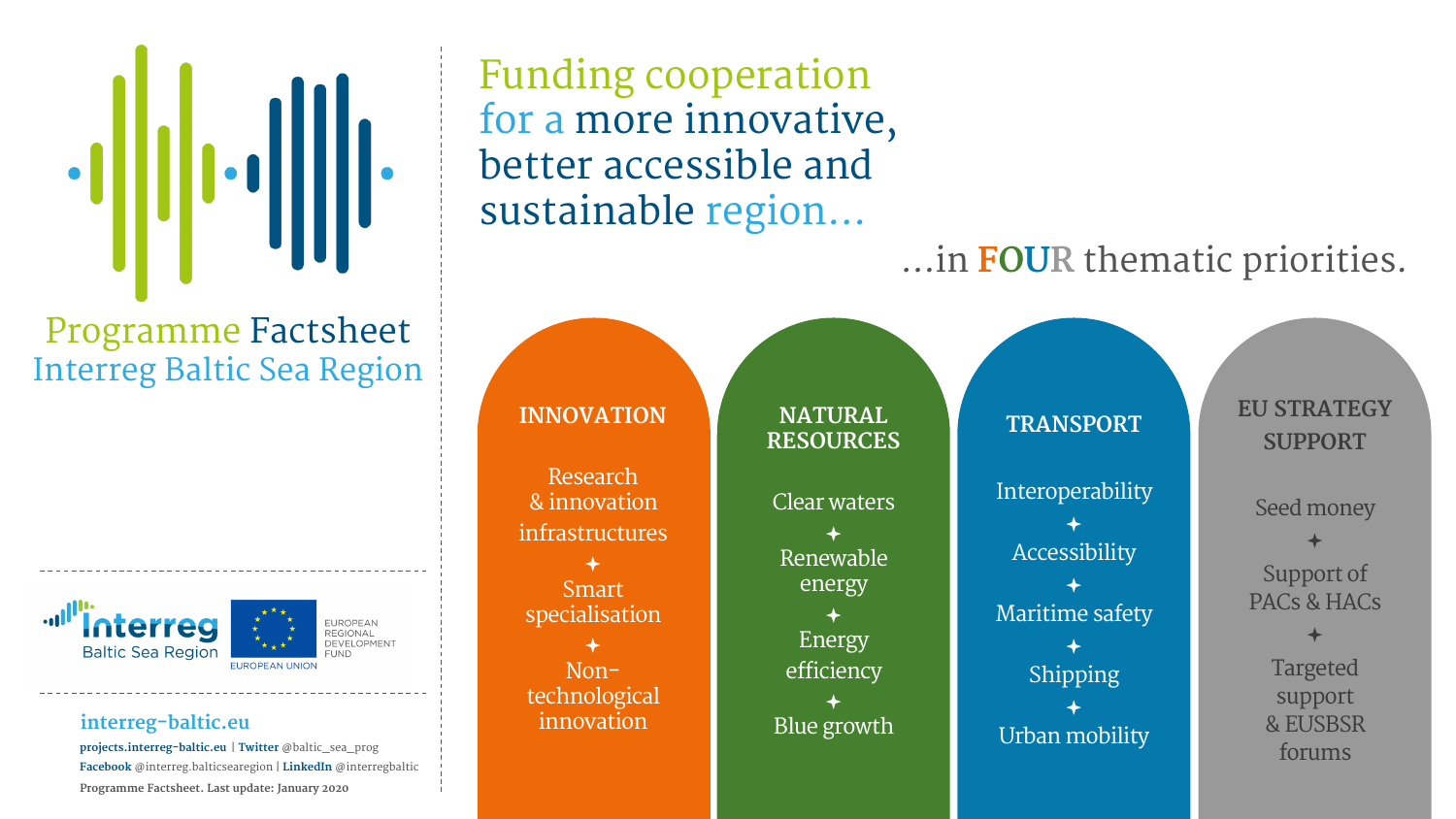**projects.interreg-baltic.eu** | **Twitter** @baltic\_sea\_prog **Facebook** @interreg.balticsearegion | **LinkedIn** @interregbaltic **Programme Factsheet. Last update: January 2020**

**European Regional Develop Priority 1 : Innovation** 

**European Regional Develop Priority 2: Natural resources** 

**European Regional Development Fund Norwegian national funding European Neighbourhood Instrument & Russian national funding**

## **EUR 282.4 million**

**for solutions to common challenges\***

# **Baltic Sea Regior**



**European Regional Develop Priority 3: Transport 66.0 65.9**\*\* **28.1**

EUROPEAN **REGIONAL** DEVELOPMENT

### **OVERVIEW / SOURCES**

**European Neighbourhood I & Russian national funding 7.9 7.2 0.6**

\* European Regional Development Fund, Norwegian national funding, European Neighbourhood Instrume and Russian national funding for priority 1-4 and technical assistance

|                                | available | committed | paid |           |
|--------------------------------|-----------|-----------|------|-----------|
| <b>Iment Fund</b>              | 84.4      | 89.0**    | 35.4 |           |
| <b>Iment Fund</b><br>S         | 84.4      | 88.9**    | 40.6 |           |
| <b>oment Fund</b>              | 66.0      | 65.9**    | 28.1 |           |
| g                              | 4.8       | 4.6       | 1.4  |           |
| nstrument                      | 7.9       | 7.2       | 0.6  | AS THE ST |
| nt<br>e.<br>ding               |           |           |      |           |
| $\overline{\mathsf{S}}$<br>he: |           |           |      |           |



\*\* The commitment of funds exceeding the Programme's available budget is guaranteed by leftover funds from t previous programming period.

### **DETAILS FUNDS FOR PRIORITY 1 -3** in EUR / million

**Norwegian national funding 4.8 4.6 1.4**

## Interreg Baltic Sea Region Funds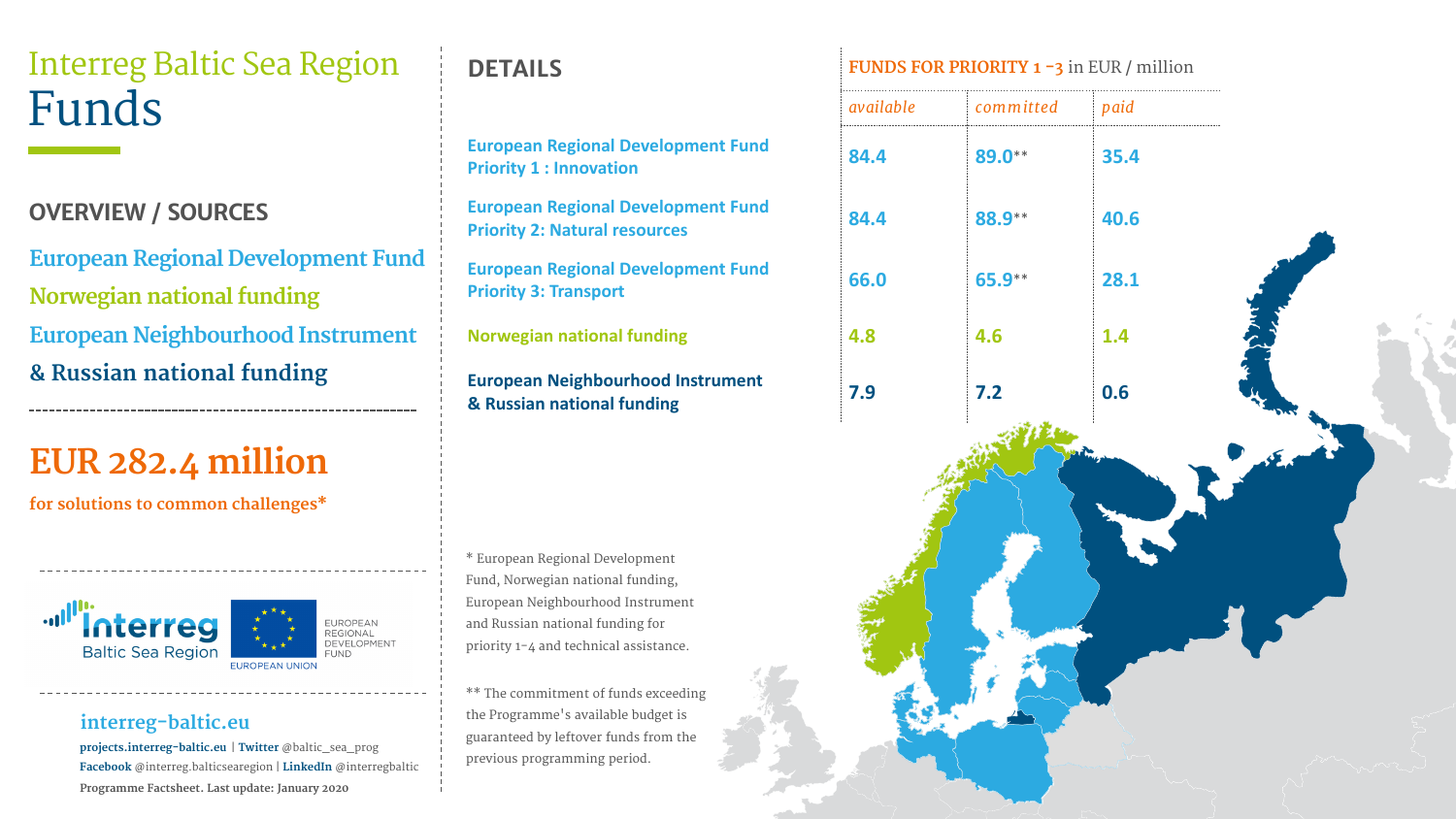**projects.interreg-baltic.eu** | **Twitter** @baltic\_sea\_prog **Facebook** @interreg.balticsearegion | **LinkedIn** @interregbaltic **Programme Factsheet. Last update: January 2020**

**Research & innovation infrastructures**

## Innovation Natural Resources Transport Projects / Project Platforms

**Non-tech innovation**







**2**



# 123 cooperation projects

## Interreg Baltic Sea Region Projects

**25**

Topics / Funds in EUR / million

More information at: **projects.interreg-baltic.eu**

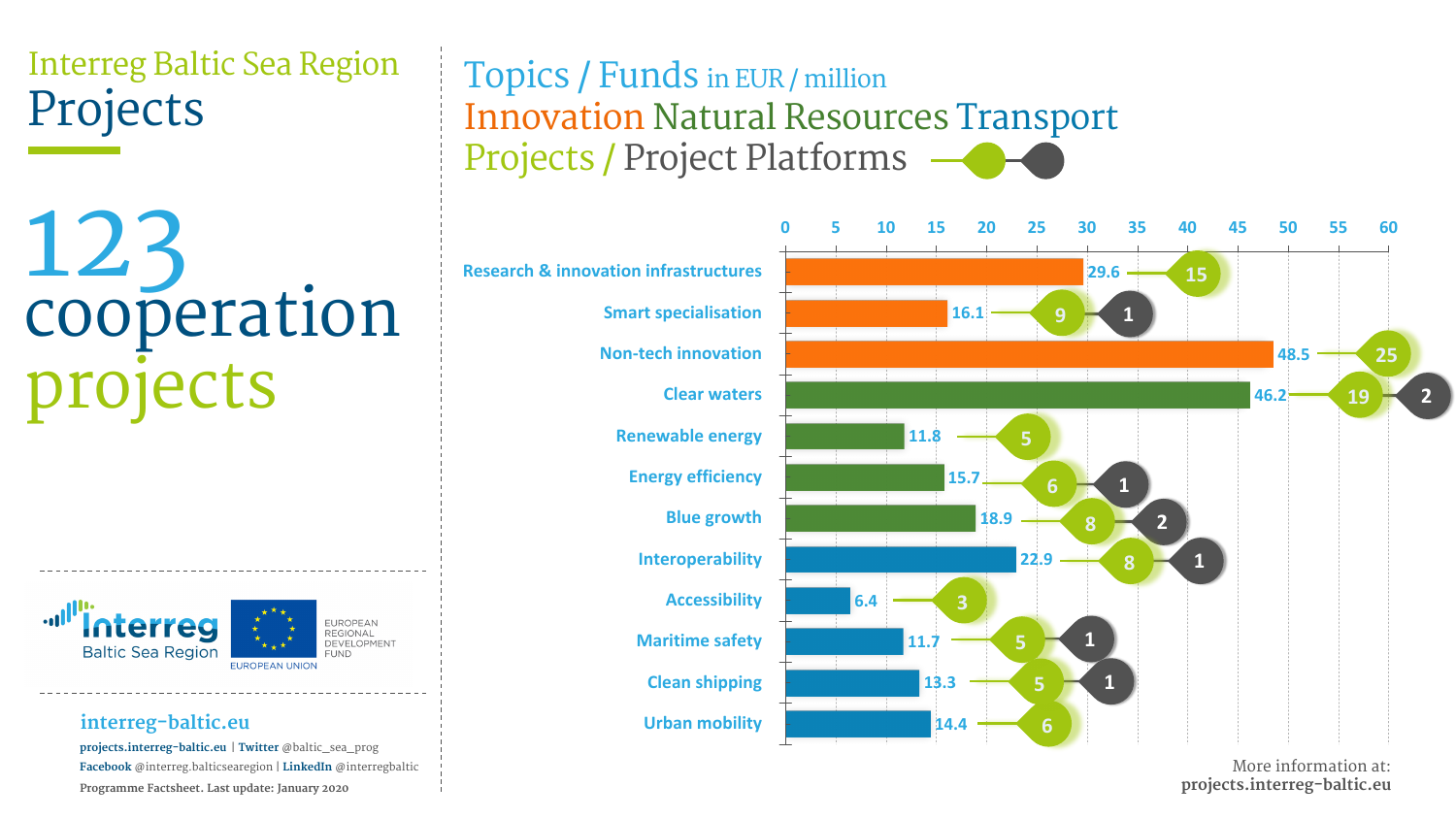**projects.interreg-baltic.eu** | **Twitter** @baltic\_sea\_prog **Facebook** @interreg.balticsearegion | **LinkedIn** @interregbaltic **Programme Factsheet. Last update: January 2020**

## Over 1.500 partners in 13 countries

## Interreg Baltic Sea Region Partners



- **562 Local | regional | national authorities**
- **499 Educational and research organisations**
- **289 Enterprises and business support organisations**
- **209 Non-governmental and international organisations**

## Types of Partners





**EUROPEAN REGIONAL** DEVELOPMENT



## Partners per country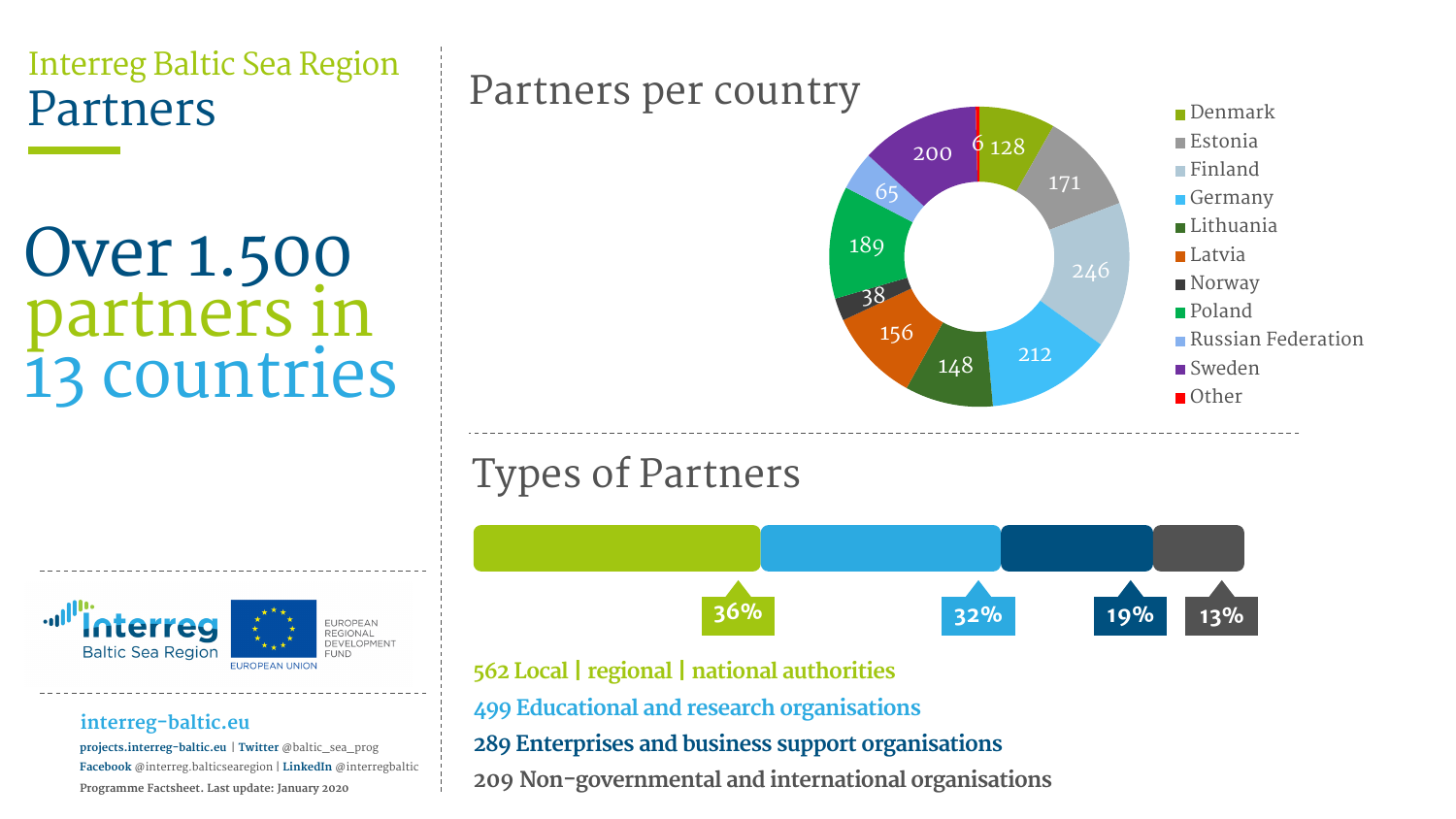**projects.interreg-baltic.eu** | **Twitter** @baltic\_sea\_prog **Facebook** @interreg.balticsearegion | **LinkedIn** @interregbaltic **Programme Factsheet. Last update: January 2020**



## Interreg Baltic Sea Region Contribution to the EUSBSR

**SAVE THE SEA EUR 68.5 million**

**INCREASE PROSPERITY EUR 73 million**



| Seed money<br>projects | PA/HA                      | Flagships<br>projects |
|------------------------|----------------------------|-----------------------|
| $\mathbf{Z}$           | PA Nutri                   |                       |
| 3                      | <b>PA Hazards</b>          | 4                     |
| $\overline{2}$         | <b>PA Bioeconomy</b>       | 7                     |
| O                      | <b>PA Ship</b>             | 3                     |
| $\Box$                 | <b>PA Safe</b>             | 3                     |
|                        | <b>PA Secure</b>           | $\mathcal{P}$         |
| 1                      | <b>PA Tourism</b>          |                       |
|                        | <b>PA Culture</b>          | Ь                     |
| 3                      | <b>PA Innovation</b>       | 18                    |
| $\mathbf 1$            | <b>PA Health</b>           | 1                     |
| 3                      | <b>PA Education</b>        | 1                     |
| 1                      | <b>PA Energy</b>           | 3                     |
| 1                      | <b>PA Transport</b>        | 5                     |
| $\bigcap$              | <b>HA Capacity</b>         | $\bigcap$             |
| 1                      | <b>HA Climate</b>          | 1                     |
| 1                      | <b>HA Neighbours</b>       |                       |
| 3                      | <b>HA Spatial Planning</b> | 3                     |

### Flagship projects **EUR 181.9 million**

invested in total incl. national co-financing (EUR 136.1 million of ERDF)

### Seed money projects **EUR 1.3 million**

invested in total incl. national co-financing (EUR 1.1 million of ERDF)





**EUROPEAN REGIONAL** DEVELOPMENT **FUND** 

More information at: **interreg-baltic.eu/eusbsr**

| $\overline{\text{S}}$<br>S |  |          |  |  |    |
|----------------------------|--|----------|--|--|----|
| .                          |  |          |  |  | j  |
| .                          |  |          |  |  |    |
| Ω,                         |  | $\cdots$ |  |  | J, |
|                            |  |          |  |  | .  |
| .,                         |  | .        |  |  | J, |
| .                          |  |          |  |  |    |
| $\ddot{\phantom{0}}$       |  | ò,       |  |  |    |
|                            |  |          |  |  |    |
|                            |  |          |  |  |    |
|                            |  |          |  |  |    |
|                            |  |          |  |  |    |
|                            |  |          |  |  |    |
|                            |  |          |  |  |    |
|                            |  |          |  |  |    |
|                            |  |          |  |  |    |
|                            |  |          |  |  |    |
|                            |  |          |  |  |    |
|                            |  |          |  |  |    |

**EUR 11.6 million** for horizontal actions